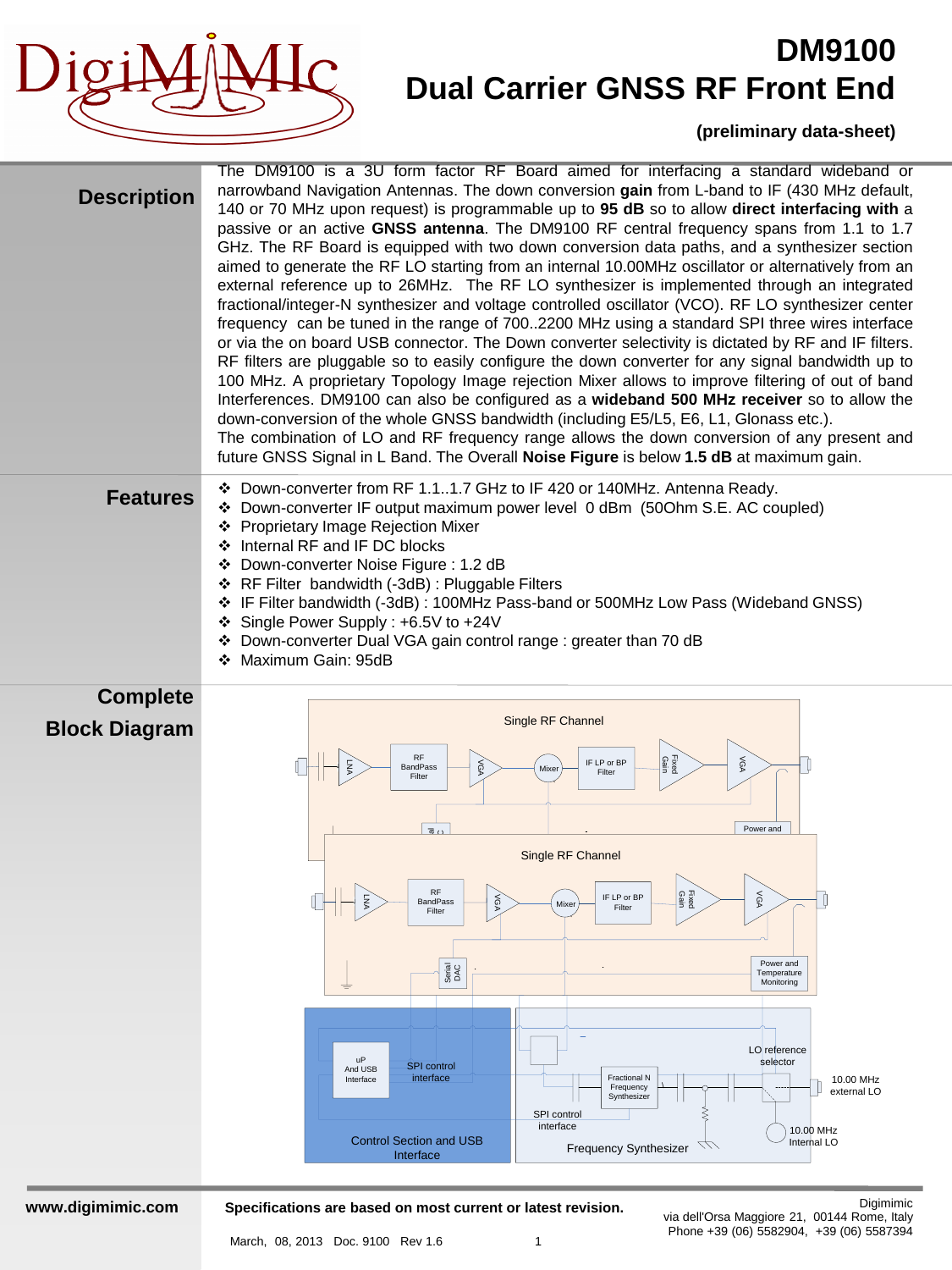

#### **(preliminary data-sheet)**

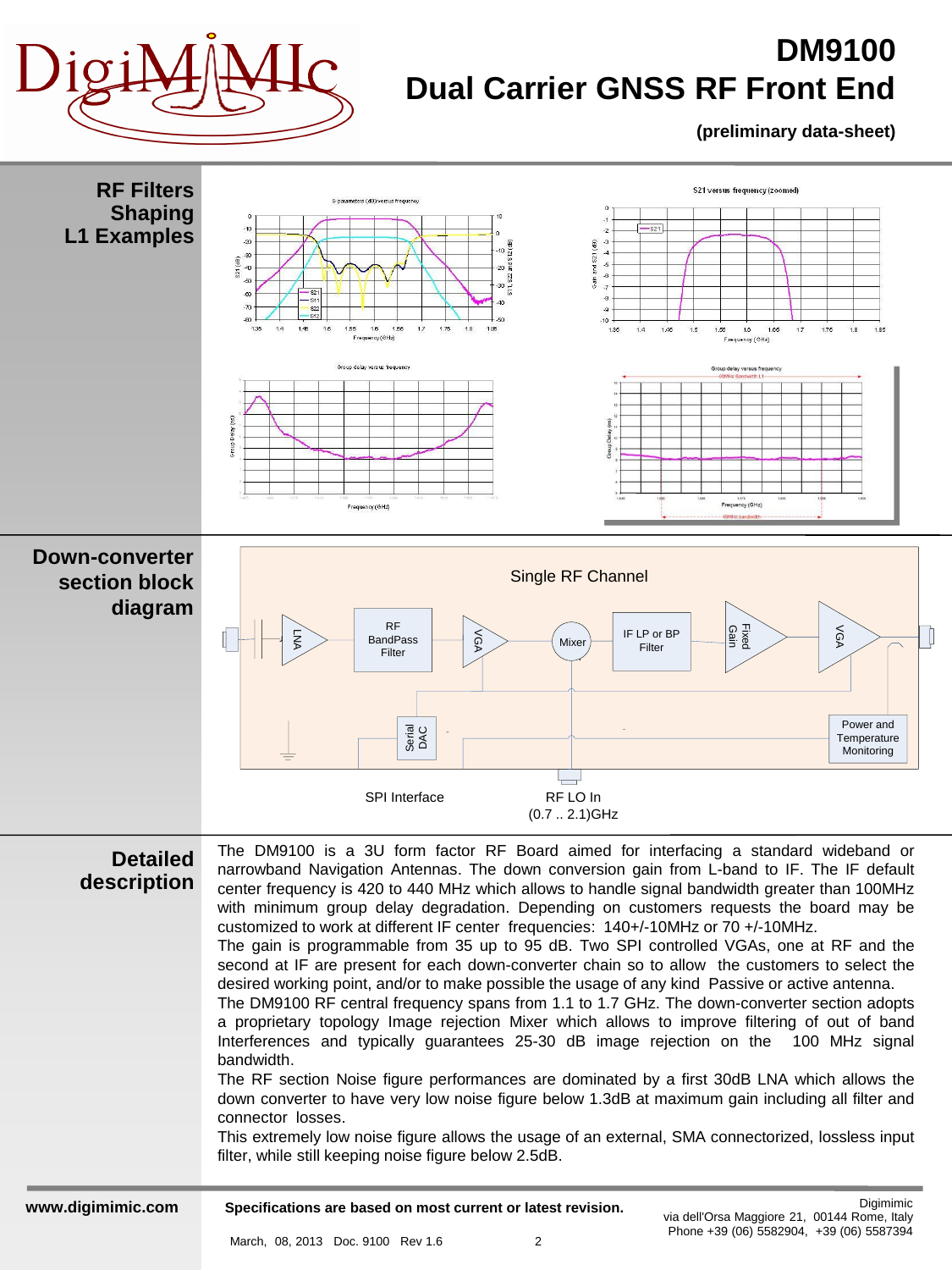

#### **(preliminary data-sheet)**

#### **Detailed description cont.d**

Even though the RF LO frequency may be provided through a dedicated SMA connector, the DM9100 hosts a dual synthesizer section aimed to generate the RF LO starting from an internal 10.00MHz oscillator or alternatively from an external reference up to 26MHz. The Down converter selectivity is dictated by RF and IF filters. RF filters are pluggable so to easily

configure the down converter for any signal bandwidth up to 100 MHz. The combination of LO and RF frequency range allows the down conversion of any present and future GNSS Signal in L Band. The DM9100 can be also configured as a wideband 500 MHz receiver so to allow downconversion of all the GNSS services.

### **Electrical Characteristics**

1. Electrical characteristics at ambient temperature. Working Temperature range is 0 to 65 °C.

2. Input and output termination: 50 ohm AC Coupled.

3. Specified Bandwidth for +/-0.15dB flatness. Actual bandwidth are higher than those specified so to keep low Group delay variation

> 4. Specified Bandwidths: -E5:92MHz; -L1: 41MHz -E6:41 MHz

| <b>Symbol</b> | <b>Parameters</b>                                                                                                        | Min            | <b>Typ</b>                        | <b>Max</b>                                          | Units      |
|---------------|--------------------------------------------------------------------------------------------------------------------------|----------------|-----------------------------------|-----------------------------------------------------|------------|
| <b>VDC</b>    | Power supply voltage                                                                                                     | 7              | 12                                | 24.00                                               | V          |
| <b>VLO</b>    | Input LO Drive Level                                                                                                     |                | $\Omega$                          |                                                     | dBm        |
| ΜG            | Maximum Gain                                                                                                             |                | 95                                |                                                     | dB         |
| Gr            | Gain Control Range                                                                                                       | 65             | 70                                |                                                     | dB         |
| FIF           | <b>Output Frequency</b>                                                                                                  | 420            | 430                               | 440                                                 | <b>MHz</b> |
| <b>FRF</b>    | Input RF Frequency                                                                                                       | 900            | 1500                              | 2100                                                | MHz        |
| <b>BW</b>     | E5 RF Bandwidth (3)<br>E6 RF Bandwidth (3)<br>L1 RF Bandwidth (3)                                                        | 95<br>60<br>60 |                                   |                                                     | MHz        |
| RLin          | Minimum input return loss                                                                                                | 15             |                                   |                                                     | dB         |
| RLout         | Minimum output return loss (up to 0.6<br>GHz)                                                                            | 15             |                                   |                                                     | dB         |
| <b>NF</b>     | Noise Figure<br>Maximum Gain<br>Maximum Gain -10dB<br>Maximum Gain<br>Maximum Gain -20dB<br>Maximum Gain -40dB           |                | 1.1<br>1.1<br>1.15<br>1.25<br>2.4 |                                                     | dB         |
| <b>IMREJ</b>  | Image Rejection With no RF Filter<br>plugged                                                                             | 25             | 30                                |                                                     | dB         |
| <b>IMREJ</b>  | Image Rejection With Plugged RF Filter<br>E5 RF Bandwidth (3)<br>E6 RF Bandwidth (3)<br>L1 RF Bandwidth (3)              | 85<br>85<br>85 |                                   |                                                     | dB         |
| Gdel          | Group delay variation<br>(Wide quasi-low Pass IF)<br>E5 RF Bandwidth (4)<br>E6 RF Bandwidth (4)<br>L1 RF Bandwidth $(4)$ |                |                                   | $\begin{array}{c} 0.95 \\ 0.30 \end{array}$<br>0.30 | ns         |
| Gdel          | Group delay variation<br>(Selective Band Pass IF for E6 ed L1)<br>E6 RF Bandwidth (4)<br>L1 RF Bandwidth (4)             |                |                                   | $1.2$<br>$1.2$                                      | ns         |
| Pd            | Power dissipation                                                                                                        |                | 15                                |                                                     | W          |

#### **www.digimimic.com**

**Specifications are based on most current or latest revision.**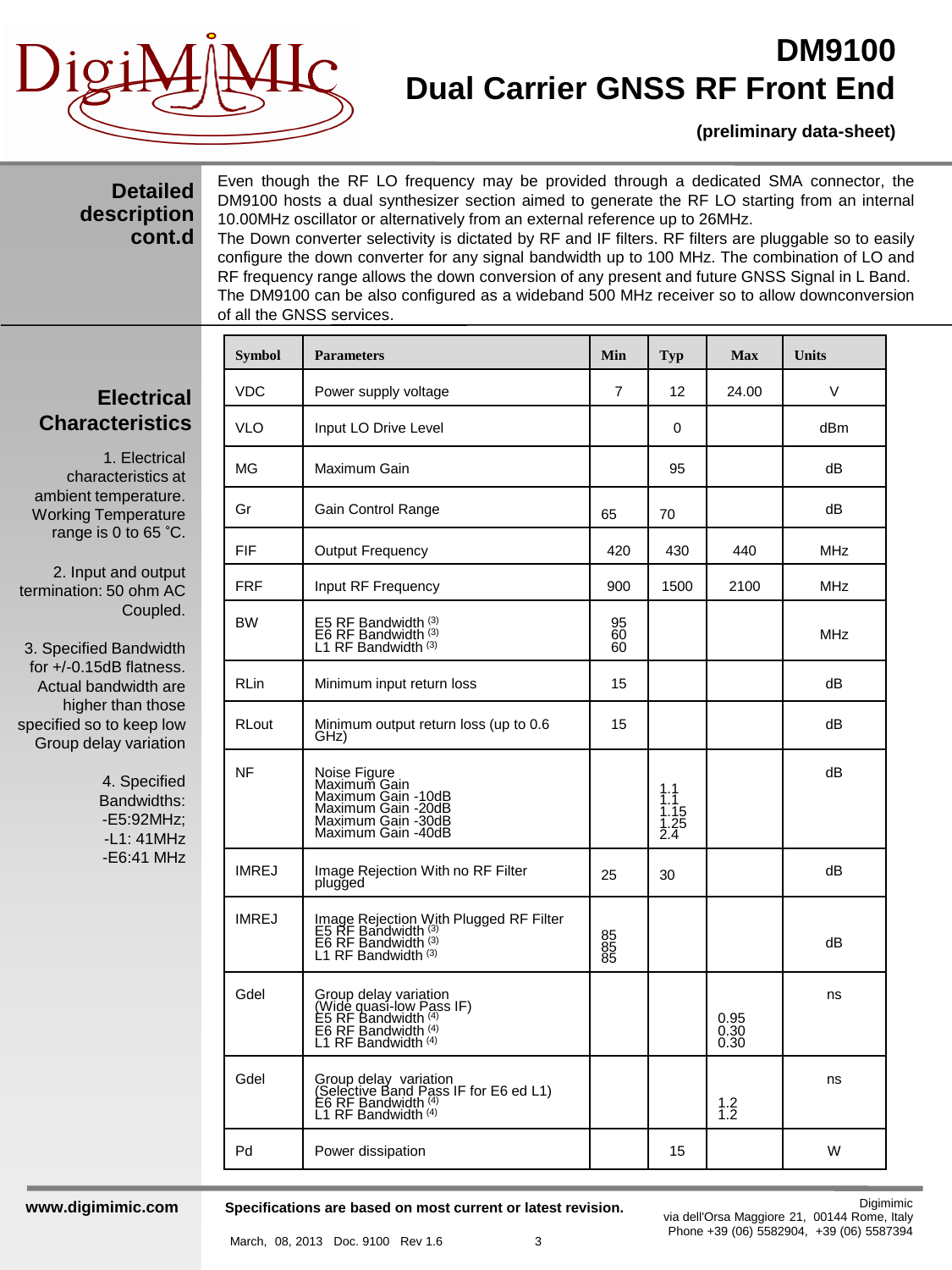

**(preliminary data-sheet)**



**Specifications are based on most current or latest revision.**